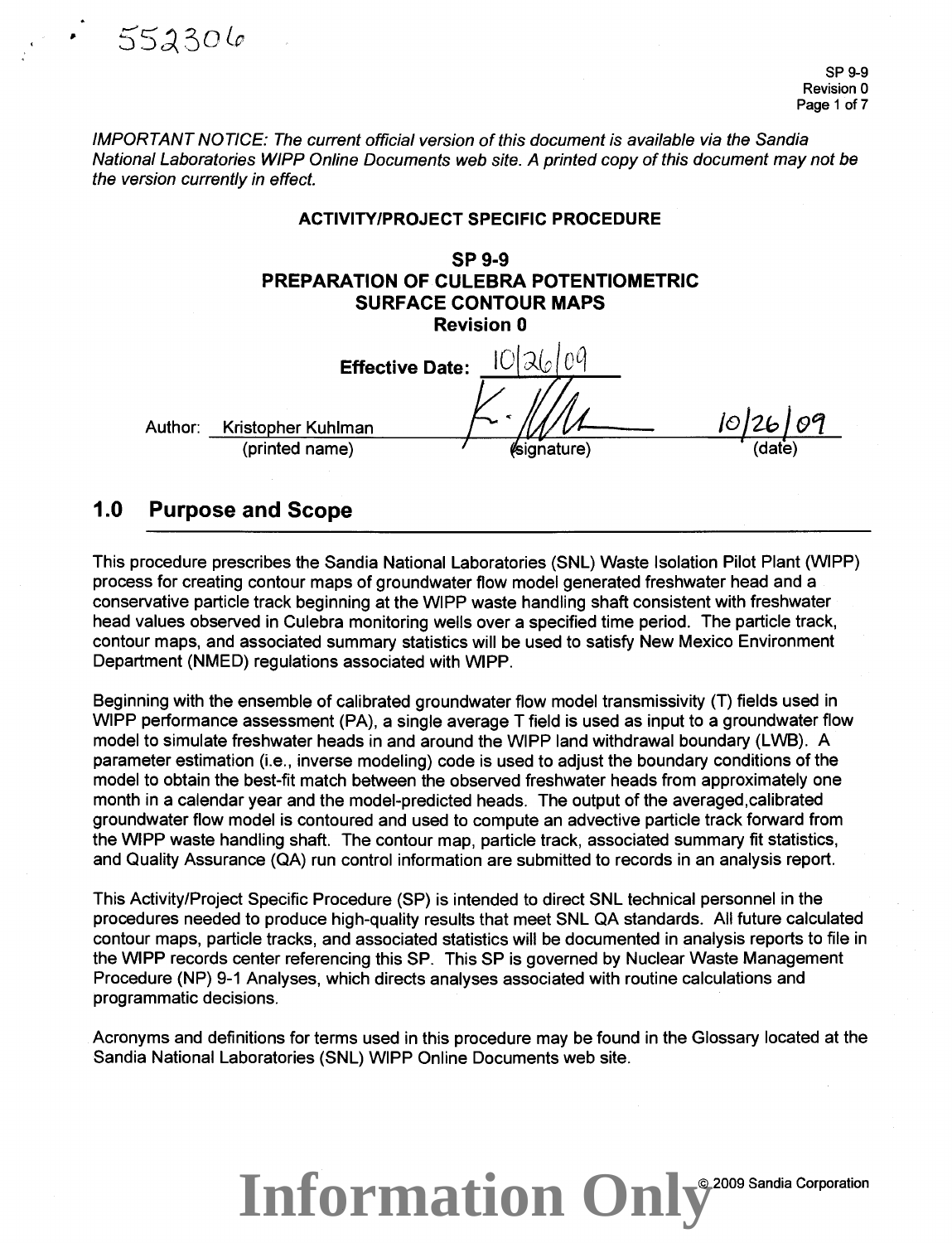..

#### **1.1 Executive Summary of Process**

The potentiometric surface map for a given time period shall be generated using the following steps:

- Examine hydrographs to identify the time period having the largest number of Culebra water levels available with the fewest wells affected by pumping or other anthropogenic events.
- $\triangleright$  Convert water levels from target time period to equivalent freshwater heads using fluid densities appropriate to the date.
- $\triangleright$  Fit trend surface through freshwater heads.<br> $\triangleright$  Fytrapolate the trend surface to the bounds
- Extrapolate the trend surface to the boundaries of the model domain used in Performance Assessment (PA) and define initial fixed-head boundary conditions based on the trend surface.
- $\triangleright$  Using the ensemble-average Culebra transmissivity field from the PA, optimize the model boundary heads to improve the fit of the model to the freshwater heads at the wells using optimization software interactively with the groundwater flow model.
- $\triangleright$  Run the groundwater flow model with optimal boundary conditions fit.<br>  $\triangleright$  Contour groundwater flow model head results on WIPP site
- $\geq$  Contour groundwater flow model head results on WIPP site.<br> $\geq$  Compute particle path and travel time from the waste handling
- <sup>~</sup>Compute particle path and travel time from the waste handling shaft to the Land Withdrawal Boundary.

### **2.0 Implementation Actions**

#### **2.1 Safety**

The activities described in this SP shall conform to SNL Environmental Safety and Health programs (ES&H). All activities described in this SP will be conducted in the SNL office facility.

#### 2.2 **Responsibilities**

The Technical Staff are responsible for performing the calculations as outlined in this procedure, documenting all required information described in this SP, and assuring the latest revision of this document is followed.

If the procedure cannot be worked as written, the user has the responsibility to stop work and resolve all concerns with the principal investigator (PI) and/or QA as appropriate, prior to proceeding with the work.

#### 2.3 **Equipment (Software List)**

The equipment required to perform the work outlined in this SP is limited to a computer with the requisite software, and a working knowledge of how to use the computer and software. The software utilized in this SP includes both commercial off-the-shelf (COTS) software and software previously qualified for use in WIPP Performance Assessment (PA).

The groundwater flow simulations, particle track, and boundary condition parameter estimation are performed using the most recent qualified versions of MODFLOW (Harbaugh et al., 2000), DTRKMF (Rudeen, 2003) and PEST (Doherty, 2002), respectively (see Table 1). These programs have already been qualified for use on WIPP PA. The contouring of the head results, plotting of the particle track, and plotting of the summary statistics will be done using one or more available COTS plotting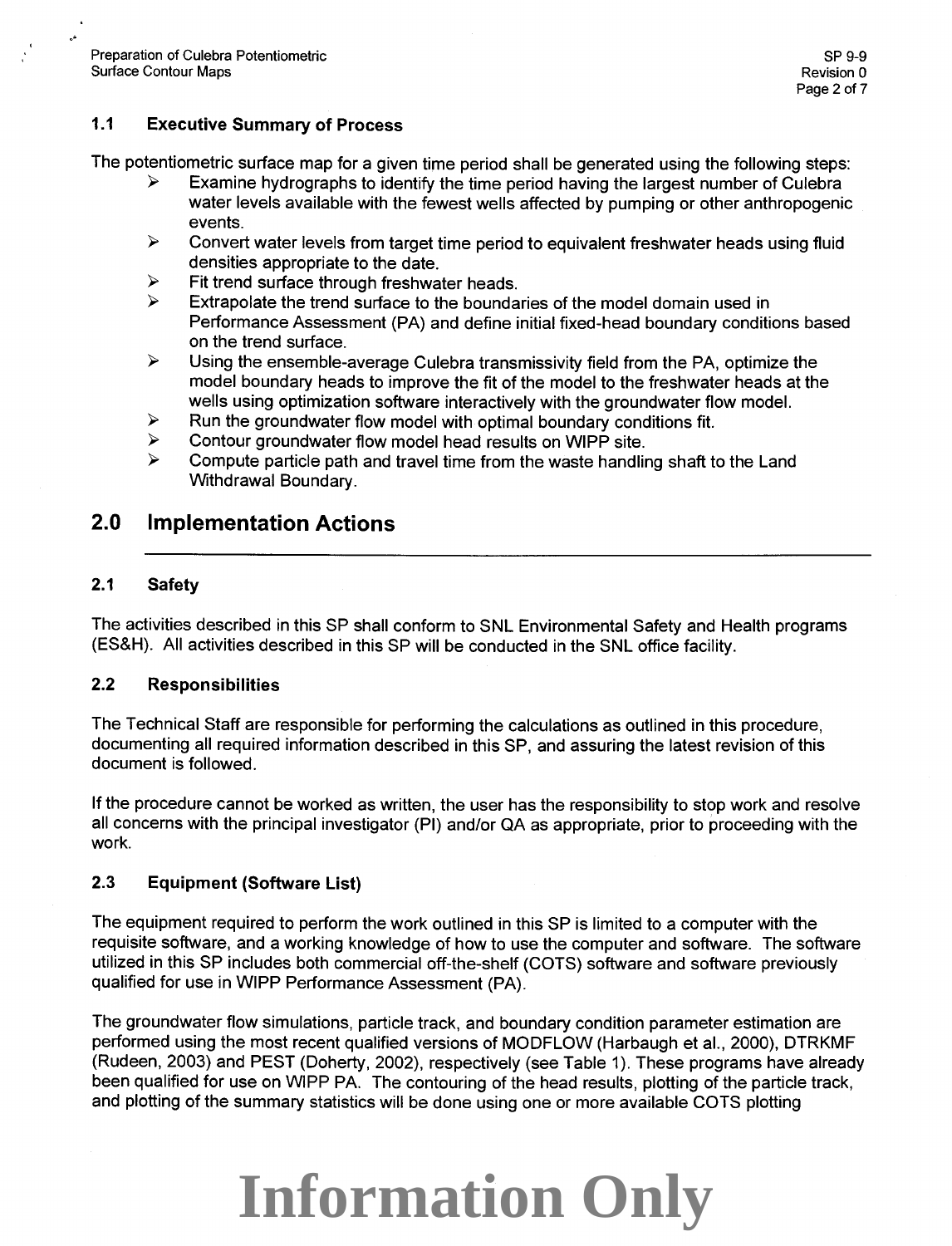•'

programs (e.g., Golden Software Surfer, GnuPiot, or Microsoft Excel, etc.), as appropriate for each required result.

#### Table 1. Software Used

| <b>Software</b> | <b>Description</b> | <b>Status</b>                                             |
|-----------------|--------------------|-----------------------------------------------------------|
| MODFLOW-2000    | Flow model         | Acquired; qualified under NP 19-1 (Harbaugh et al., 2000) |
| <b>PEST</b>     | Inverse model      | Developed; qualified under NP 19-1 (Doherty, 2002)        |
| <b>DTRKMF</b>   | Particle tracker   | Developed; qualified under NP 19-1 (Rudeen, 2003)         |

#### 2.4 Procedure for Computing Modeling Results

The steady-state groundwater flow simulations are carried out using the same simulation code used to create the calibrated fields used as inputs when possible. The groundwater flow model T field used here to compute the freshwater heads and flow vectors is an ensemble average of the Culebra T fields used for WIPP PA. To clearly distinguish between the two, the original groundwater flow model, which consists of multiple realizations of calibrated parameter fields (obviously a pre-requisite for this analysis) will be referred to as the "PA groundwater flow model". The model derived here from the PA groundwater flow model, to be used to construct the resulting contour map and particle track, will be referred to as the "averaged groundwater flow model". The calibrated model parameters, boundary conditions, and other model input files are appropriately averaged across all realizations to produce a single averaged steady-state groundwater flow model that can be used to predict regional Culebra groundwater flow across the WIPP site.

The calibration process that resulted in the calibrated model realizations of the PA groundwater flow model adjusted spatially variable model parameters using the inverse modeling software, while holding the groundwater model boundary conditions constant to best fit both snapshots of undisturbed conditions across the site and transient responses to large-scale pumping tests.

The resulting heads from the inverse model calibrated ensemble-average flow model will be contoured over the region surrounding the WIPP site (a subset of the complete groundwater flow model domain) using COTS contouring software. The track made by a conservative (i.e., nondispersive and non-reactive) particle released from the waste handling shaft to the WIPP land withdrawal boundary will be computed from the flow field computed by the groundwater flow model using qualified particle-tracking code. Plots of statistics summarizing the fit of the calibrated model to the observed freshwater head at Culebra monitoring wells will be created and included in an Analysis Report including Run Control documentation as per the reporting standards in NP 9-1 (specifically Appendix B). The Analysis Report will be submitted to technical, QA, and management review according to NP 6-1, Document Review Process.

#### 2.4.1 Creating Ensemble-Average Groundwater Flow Simulation

An ensemble-average groundwater flow model is used to compute both the freshwater head and flow vectors across the model domain; the heads are then contoured and the cell-by-cell flow vectors are used to compute particle tracks. The ensemble-averaged inputs are used to create a single average simulation that produces a single output, rather than averaging the multiple realizations of the Culebra flow model used for WIPP PA.

The model inputs from the PA groundwater flow model will be checked out of the proper version control system repository. The input files and parameters associated with the most recent calibrated Culebra PA groundwater flow model should be used. The model inputs can be divided into two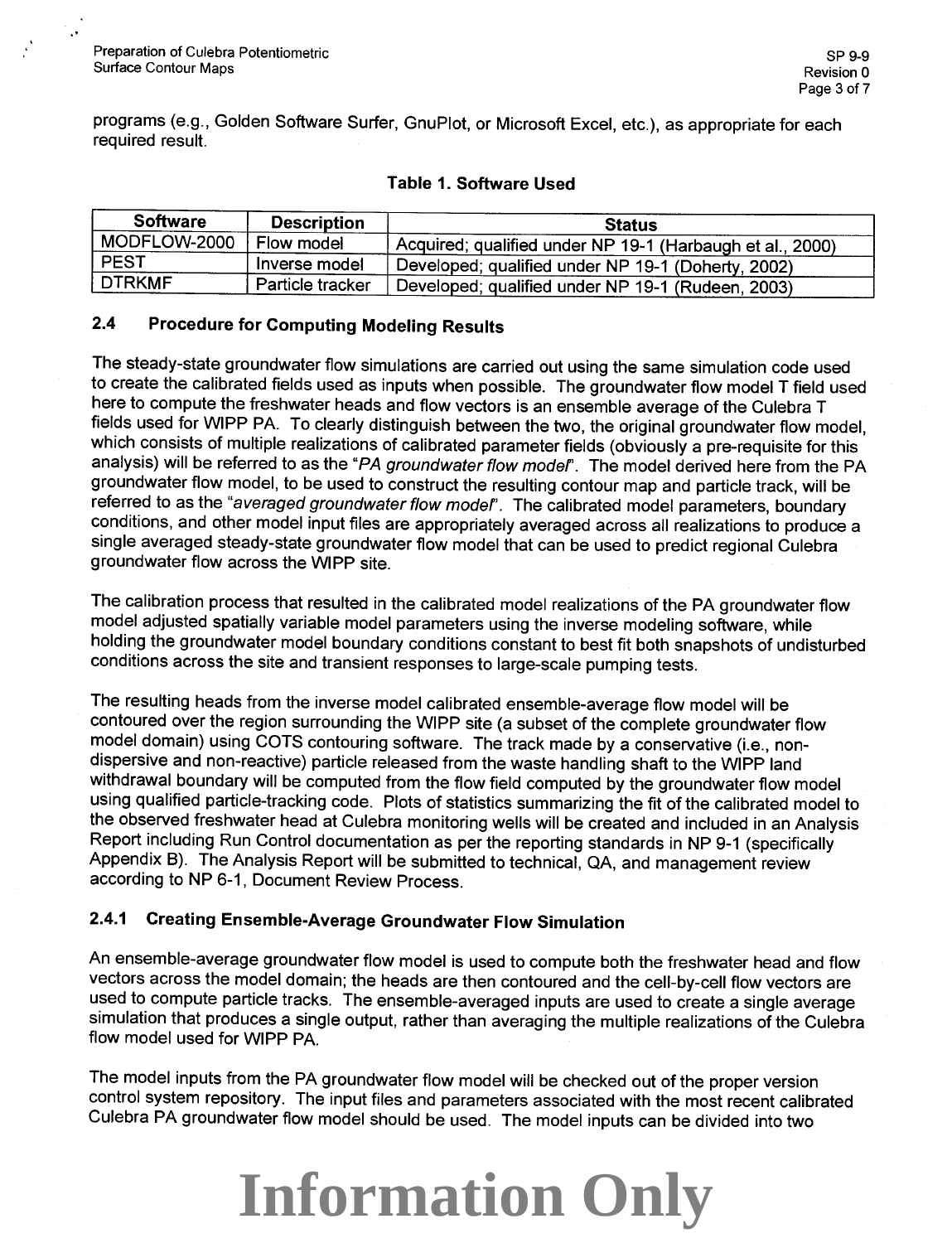..

groups. The first group is the model inputs that are the same across all calibrated realizations; these include the model grid definition, the boundary conditions, and the model solver parameters. The second group is the model inputs that are different for each realization; these include x-direction hydraulic conductivity, vertical recharge, and the horizontal anisotropy ratio. The model inputs in the first group are used directly in the averaged groundwater flow model, while the inputs in the second group must be averaged across all realizations. Hydraulic conductivity (and any other parameter that varies over multiple orders of magnitude) will be log-transformed before averaging.



**Figure 1. CRA-2009 PABC model domain and different types of boundary conditions** 

The boundary conditions belong to the first group of inputs (they are constant across all PA groundwater flow model realizations), but are discussed separately here because of their importance to the current work. The boundary conditions taken from the PA groundwater flow model in the version control system repository are used as the baseline condition, from which the inverse model calibration can be compared. There are two types of boundary conditions in both groundwater flow models. The first type of condition includes geologic or hydrologic boundaries, which correspond to known physical features in the flow domain. For example, from the CRA-2009 PABC, the no-flow boundary along the axis of Nash Draw is a hydrologic boundary (i.e., the boundary along the dark gray region in Figure 1). Also from the CRA-2009 PABC, the constant head boundary along the halite margin corresponds to a geologic boundary (i.e., the eastern irregular boundary adjoining the light gray region in Figure 1).

Physical boundaries are assumed to be known, and are not adjusted in the inverse model calibration. The second type of boundary condition includes the constant head cells along the rest of the model domain; the linear southern, southwestern, and northern boundaries that coincide with the rectangular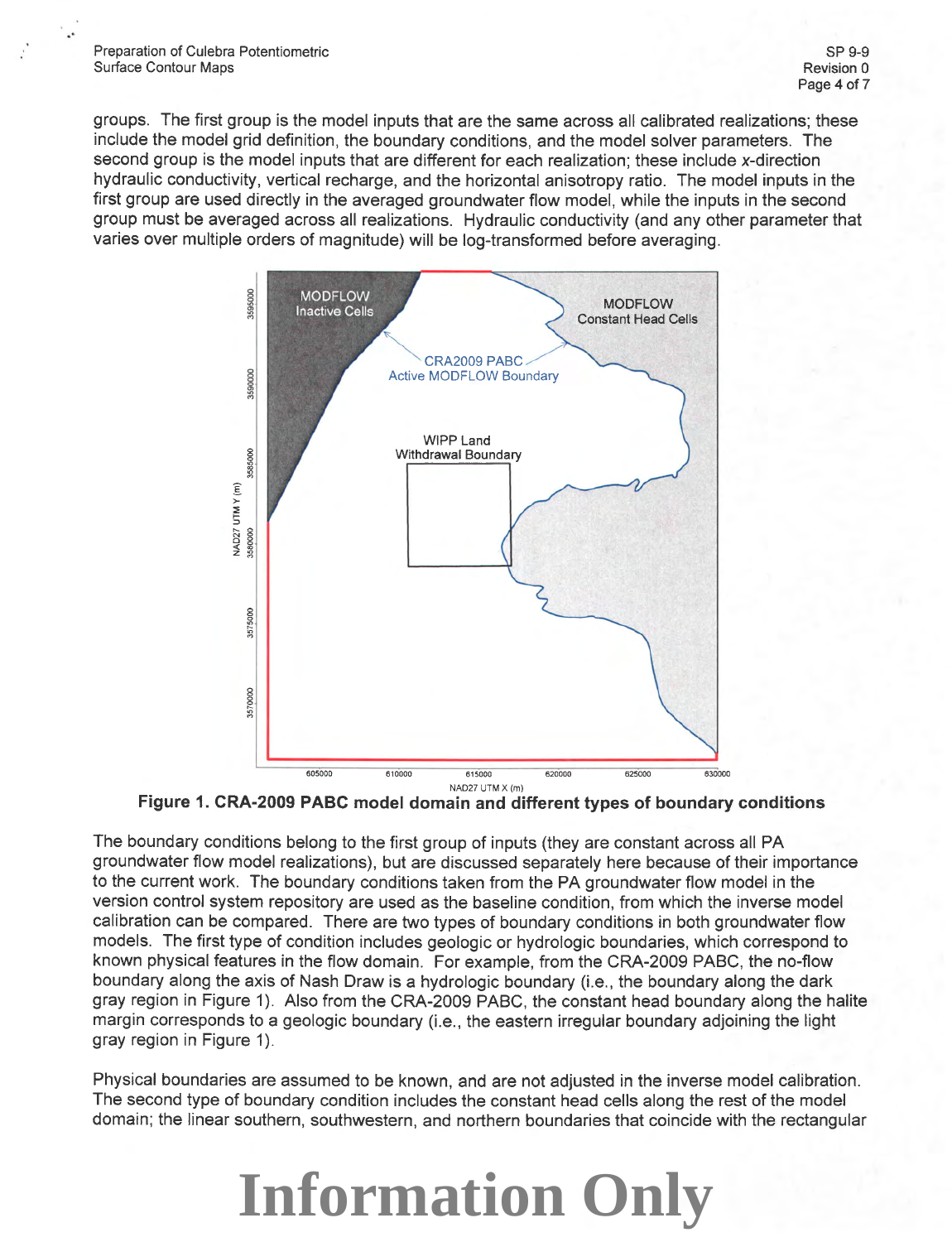frame surrounding the model domain are all of this type (shown as a heavy red line in Figure 1 for CRA-2009 PABC). The value of specified head used along this second boundary type will be adjusted in the inverse model calibration process (Table 2 summarizes the parameter connections between the PA and averaged groundwater flow models).

#### **Table 2. Summary of connections between PA groundwater flow model inputs and those in averaged groundwater flow model**

| PA groundwater flow Model Input Parameters (averaged groundwater flow model inputs in red) |  |  |
|--------------------------------------------------------------------------------------------|--|--|
|                                                                                            |  |  |

- 1. **variable** across all realizations (e.g., hydraulic conductivity, anisotropy)  $\leftarrow$  averaged
- 2. **constant** across all realizations
	- a. boundary conditions (BC)
		- i. **geological/ hydrological** boundary conditions ii. other **model-required** boundary conditions

 $\leftarrow$  used directly  $\leftarrow$  inverse modeled

**b. non-BC** constant model parameters (e.g., grid geometry)  $\leftarrow$  used directly

#### **2.4.2 Inputs to Inverse Model Calibration of Averaged Groundwater Flow Model to Observations**

There are three major inputs to the inverse model. The first type of input includes the set of observed freshwater head values used as targets for the inverse model calibration. The second class of inputs includes the entire groundwater flow model setup described in the previous section, along with any pre- or post-processing scripts or programs needed; this comprises the forward model that the inverse model runs repeatedly to estimate sensitivities of model outputs to model inputs. The third type of input includes the inverse model input files, which include parameter and observation groups, indicating which parameters in the groundwater flow model will be adjusted in the inverse simulation.

The freshwater head values that are used as target values should be representative of "quiescent" conditions at WIPP, when there are minimal observable transient responses occurring due to anthropogenic (e.g., pumping tests, well rehabilitation, or nearby oil field activities) or natural (e.g., rainfall) causes. For each calendar year for which a potentiometric surface map is needed, hydrographs of all wells monitored during that year will be prepared. Through evaluation and comparison of all the hydrographs, the month in which the largest number of wells showed the least transient response to the types of factors listed above will be identified. If no data are available for specific wells during the chosen month, data may be interpolated for those wells from prior and later water-level measurements, if the analyst concludes that a defensible basis for that interpolation exists. All interpolations will be fully explained in the analysis report prepared for this task. The water-level data from the chosen month will then be converted to equivalent freshwater heads using fluid densities calculated following the procedure outlined in SP 9-11, when possible. When nearsimultaneous pressure and water-level data are not available to calculate the density of the fluid in a well, historical records of activities and other measurements in the subject well will be examined to develop a basis for estimating fluid density. The methods used to establish fluid densities for all wells will be fully documented in the analysis report prepared for this task.

The forward simulation includes a trend surface extrapolation script or program which takes the adjustable parameters for the surface as inputs and creates a groundwater flow model starting-head array as output. The choice of type and degree of trend surface is left to the analyst, but it should be sufficiently flexible and general to allow the inverse model to improve the fit of the model to observed heads, without over-parameterizing the problem. Inputs to this pre-processing program are controlled by the inverse model during calibration. A post-processing script or program is used to extract and interpolate the model-predicted heads at observation locations from the groundwater flow model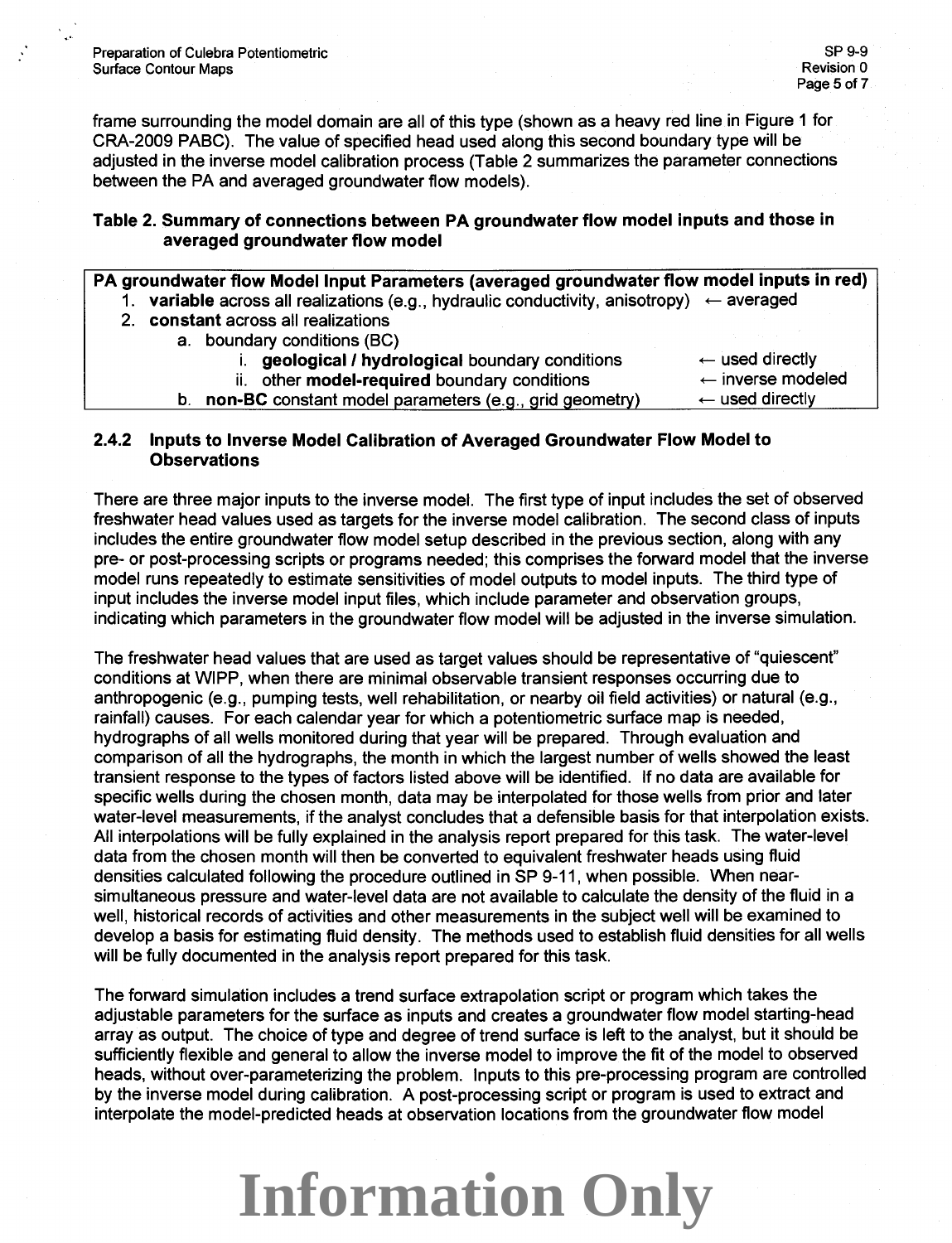output files. The inverse model reads the output from post-processing to compute the fit of the model to the observed target heads. The entire forward simulation includes the pre-processing surface extrapolation, the forward groundwater flow simulation, and the extraction of the model-predicted head at desired locations.

The inverse model specific input files make up the third type of input; these are largely dependent on the specific types of parameters and observations described in the previous paragraphs. It is left to the analyst to determine the appropriate optimization options or features to use. Inverse model calibration should try to find the set of boundary conditions that best re-creates the observed freshwater heads in the Culebra monitoring network while still producing physically plausible results across the model domain. Some extreme combinations of boundary head values may improve model fits at observations at the expense of producing physically improbable model-predicted heads between observations.

#### **2.4.3 Producing Deliverables from Calibrated Groundwater Flow Model**

The groundwater flow model is run predictively using the ensemble-averaged model parameters, along with the inverse model calibrated boundary conditions. The resulting cell-by-cell flow budget is then used to compute a particle track from the map location of the waste handling shaft (in the Culebra) to at least the edge of the WIPP land withdrawal boundary. The particle tracking code will be used to compute the conservative particle track.

The resulting particle track and contours of the model-predicted head will be plotted using a COTS contouring or plotting program for an area including the WIPP land withdrawal boundary, similar to the region shown in previous Annual Site Environmental Reports (ASERs); e.g., Figure 6.11 in DOE (2008). Surfer (Golden Software, 2002) or equivalent COTS can be used to plot the results in an acceptable format for inclusion in the resulting analysis report.

A scatter-plot showing the relationship between measured and modeled freshwater heads, along with a summary statistic indicating the goodness-of-fit for the linear correlation (e.g., R<sup>2</sup>) at wells is the minimum required information to be included in the memo with the contour map and particle track.

#### **2.5 Special Considerations**

The work outlined in this SP depends on the results of the PA groundwater flow model calibration (AP-114 Task 7- Beauheim, 2008- for CRA-2009 PABC) and any prerequisites that are identified therein.

#### **2.6 References**

- Beauheim, R.L. 2008. "Analysis Plan for Evaluation and Recalibration of Culebra Transmissivity Fields, AP-114, Revision 1", ERMS# 548162, Sandia National Laboratories WIPP Records Center, Carlsbad, NM.
- DOE (Department of Energy). 2008. Waste Isolation Pilot Plant Annual Site Environmental Report for 2007. DOE/WIPP-08-2225. Carlsbad, NM: U.S. DOE.
- Doherty, J. 2002. PEST: Model Independent Parameter Estimation. Brisbane, Australia: Watermark Numerical Computing.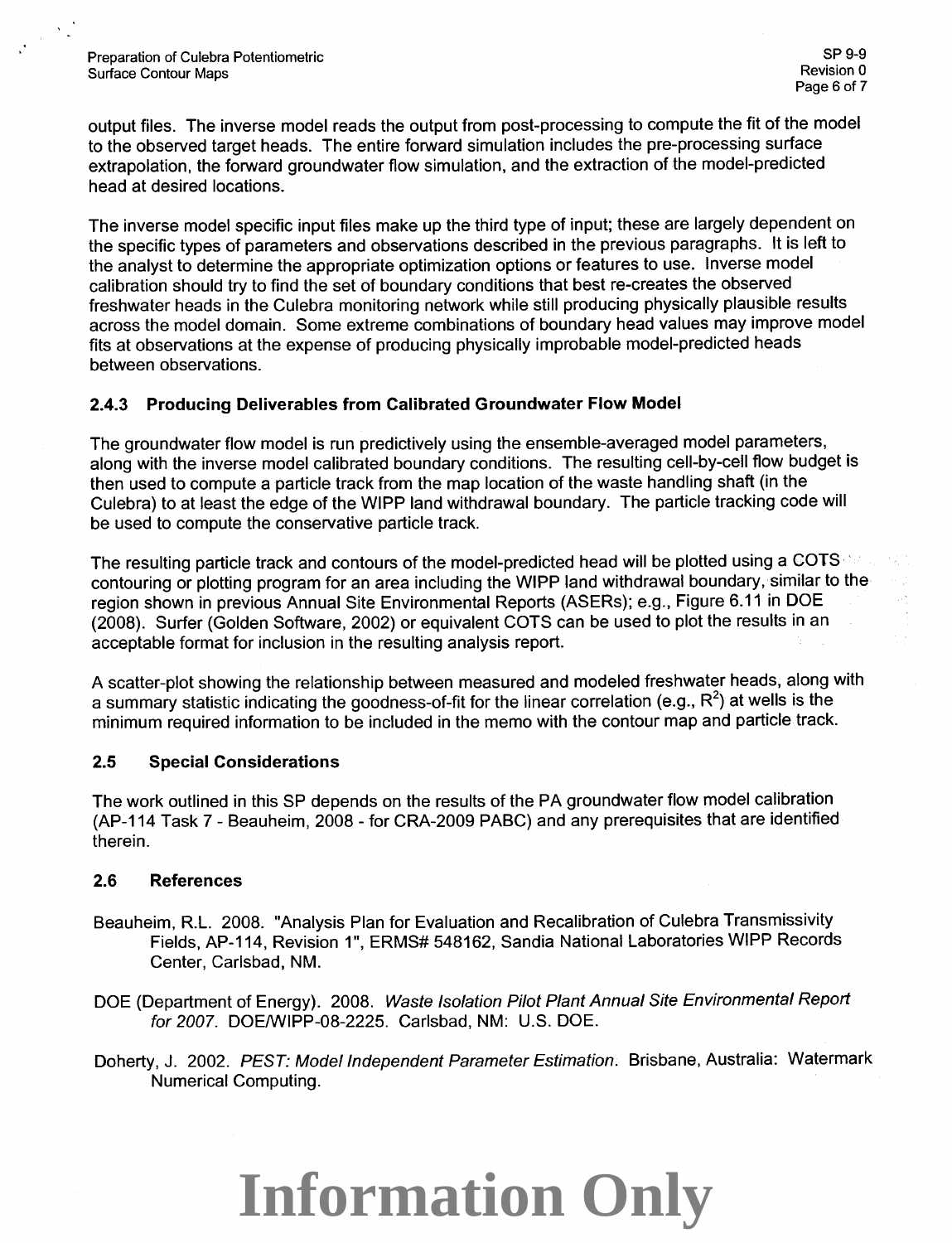Golden Software, Inc. 2002. "Surfer for Windows User's Guide". Golden, CO: Golden Software, Inc.

- Harbaugh, A.W., E.R. Banta, M.C. Hill, and M.G. McDonald. 2000. MODFLOW-2000, the U.S. Geological Survey Modular Ground-Water Model-- User Guide to Modularization Concepts and the Ground-Water Flow Process. Open-File Report 00-92. Reston, VA: U.S. Geological Survey.
- Rudeen, O.K. 2003. User's Manual for DTRKMF Version 1.00. ERMS 523246. Carlsbad, NM: Sandia National Laboratories.

### **3.0 Records**

The following QA records, generated through implementation of this procedure, shall be prepared and submitted to the WIPP Records Center in accordance with NP 17-1 (Records). Two analysis reports are to be prepared, with the contour map generation report depending on the results of the freshwater head calculation report. This will allow the data to be subjected to full review and QA before the analysis is performed, since the quality of the data is critical to the rest of the method.

#### QA Record

- Analysis Report documenting freshwater head calculation including a table of values to be used in contour map generation and justification of density values.
- Analysis Report documenting contour map generation with Run Control documentation
- Contour map with particle track from waste handling shaft
- Scatter plot showing modeled and measured observations summary fit statistics

### **4.0 Appendices**

There are no appendices associated with this document.